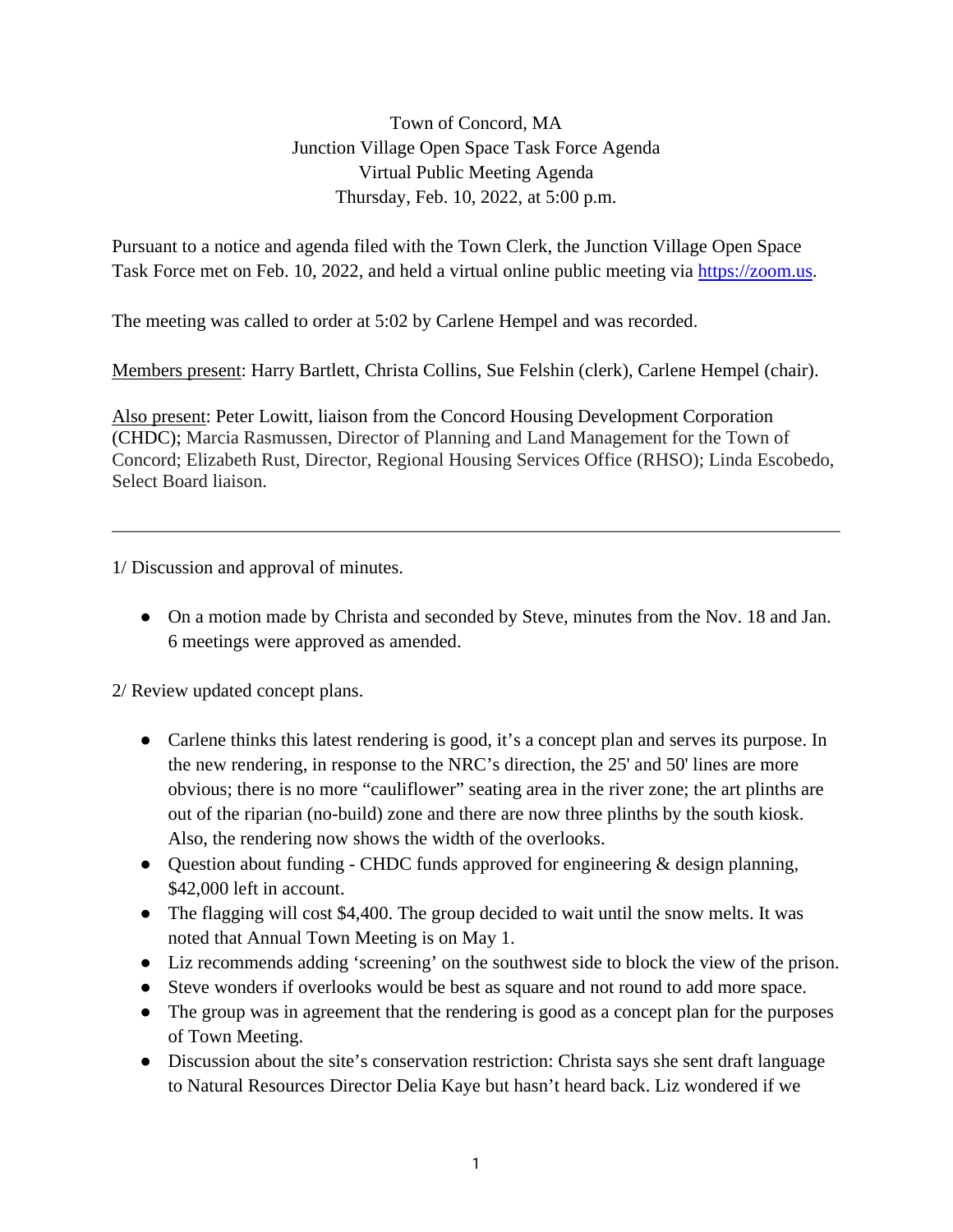need aerial photos or if it's possible to go less high-end. We also talked about whether we have to resolve future maintenance as part of the CR. Carlene said she can start working on maintenance. Christa clarified that the CR doesn't specify who does maintenance and not to worry about aerial photos; we can use the state's. She said we need to take groundlevel photos close to when the CR gets recorded, and that should be 6–8 weeks before the CR is recorded. An occupancy permit for the assisted living complex is the trigger for when the CR is needed.

- Carlene said people are already asking about what plantings will be. Christa said the NRC has a list of recommended native plants. Marcia agreed that is a good starting point but will need to refine the concept plan, look at ecosystems and detail a plan for invasives removal. We will also need to survey the soil conditions and ID what plants will survive there. Carlene said she presented to the Pollinator Committee who are excited to partner on plant selection. Christa recommends not having human-edible landscapes.
- Survey details need to be completed.

3/ Discussion of next steps: Prep for Town Meeting; site walk; public hearing.

- Set a date for the Forum and site walk. Best to have late March, early April. April 6, 5– 6:30 p.m., for the virtual forum is proposed and agreed on by consensus.
- Site walk happens before the Forum. March 26 at 9 a.m. is recommended and April 2 is a snow date. This is agreed to by consensus.
- Have the site flagged beforehand.

4/ Discussion of possible fundraising possibilities.

- How to maintain and cultivate relationships for memorial trees?
- Is the park Town property and could they maintain it? More research is needed. This committee can't request maintenance fees. Maybe an endowment could be established like a Friends group to fund maintenance. Endowments can only spend the interest, not the principal. Typically, a 5% draw on interest.
- Carlene said she's getting queries on memorial things—trees, benches. Marcia said this is a sticky point for Town—many people want a plaque but what happens when a plaque is damaged, or a tree dies? She said maybe instead we'd put memorial info online or be clear that tree survival can't be guaranteed.
- Trees cost about \$250–\$350 and at least \$300 to install. Marcia suggested charging \$2,000–\$5,000 per tree to cover cost of purchase and installation plus future maintenance.
- Christa said the River Stewardship council also has a grants program. Also, there are state trail grants that could be available. The Friends of the Bruce Freeman Rail Trail might also contribute.